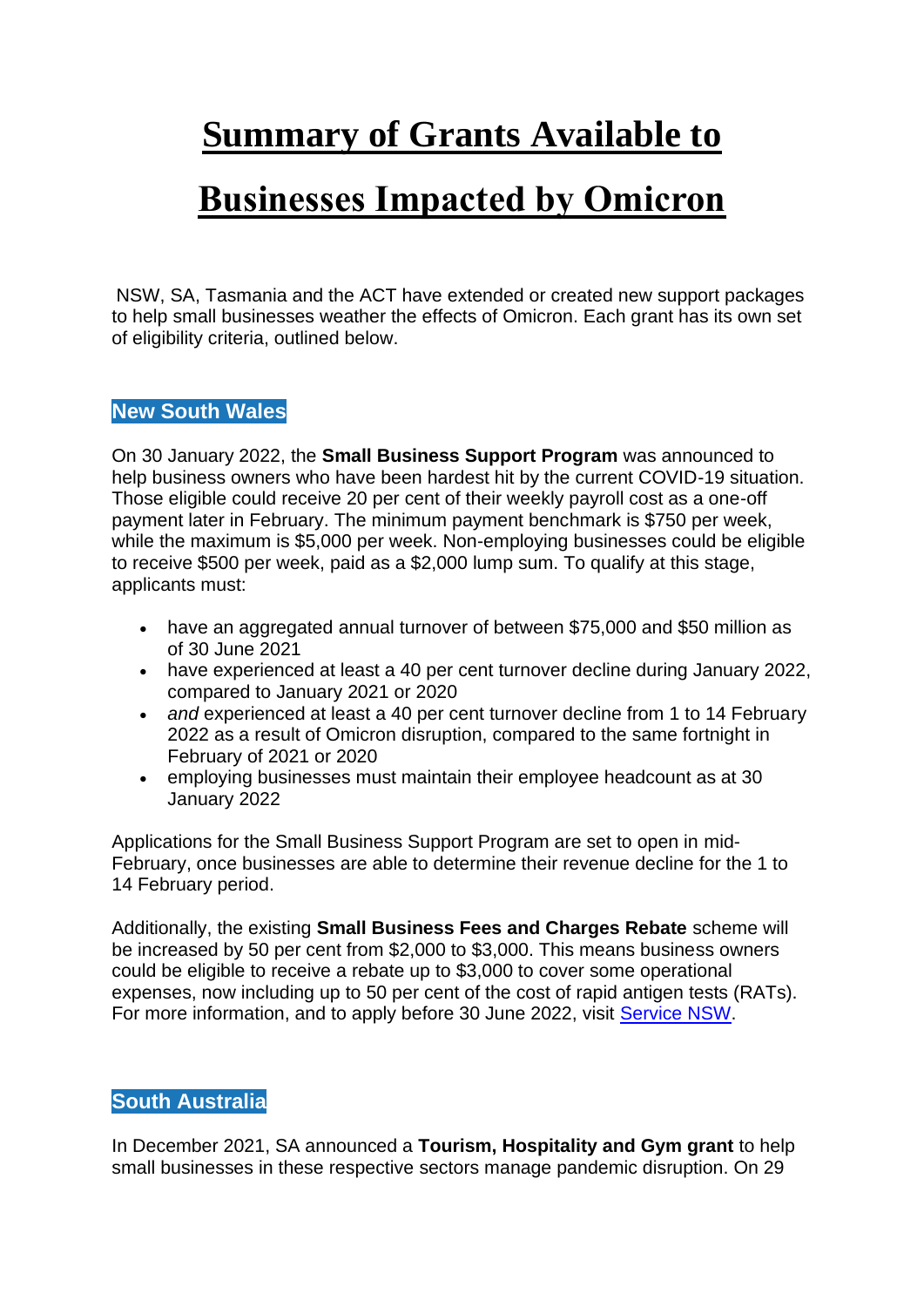January, it was announced this program will be extended for a second round. Those eligible could receive up to \$3,000 (for employing businesses) or \$1,000 (for nonemploying businesses), with additional funds available to those operating in Adelaide's CBD or tourism and hospitality sectors.

Successful recipients of this grant do not need to reapply for round two – payments will automatically be made. For new applicants (or those who were unsuccessful in round one) to qualify, you must:

• have experienced a 30 per cent turnover decline for the period of 10 to 30 January 2022, compared to an equivalent 20 day period in 2021 or 2020

For businesses outside the tourism, hospitality and gym industries, new funding has been made available for the existing **Business Hardships Grant**. This will provide additional financial support of up to \$8,000 for SA business owners who:

• have experienced a 50 per cent turnover decline for the period of 10 to 30 January 2022, compared to an equivalent 20 day period in 2021 or 2020

Like the Tourism, Hospitality and Gym grant, successful first round recipients of the Business Hardships Grant will automatically receive the additional round payment and do not need to reapply.

New or previously unsuccessful applicants can apply for the relevant grant listed above when submissions open on 14 February 2022. In the meantime, learn more at [sa.gov.au.](https://www.treasury.sa.gov.au/Growing-South-Australia/COVID-19/january-2022/Additional-Rounds-January-2022)

#### **Tasmania**

The **COVID-19 Business Impact Support Program** is available to Tasmanian business owners who have been hard hit by the pandemic. Depending on annual turnover thresholds, applicants could receive a one-off payment between \$1,000 and \$5,000. To qualify, you must:

- have experienced a turnover decline due to COVID-19 of at least 30 per cent between 15 December 2021 to 14 January 2022, compared to the same period 12 months prior (15 December 2020 to 14 January 2021)
- demonstrate you have a COVID-19 safety plan, a completed COVID-19 risk assessment, and where applicable, a COVID-19 case and outbreak management plan

The grant program is open now until 2pm (AEDT), 9 February 2022. To apply, visit [Business Tasmania.](https://www.business.tas.gov.au/covid-19_business_support_packages/covid-19_business_impact_support_program)